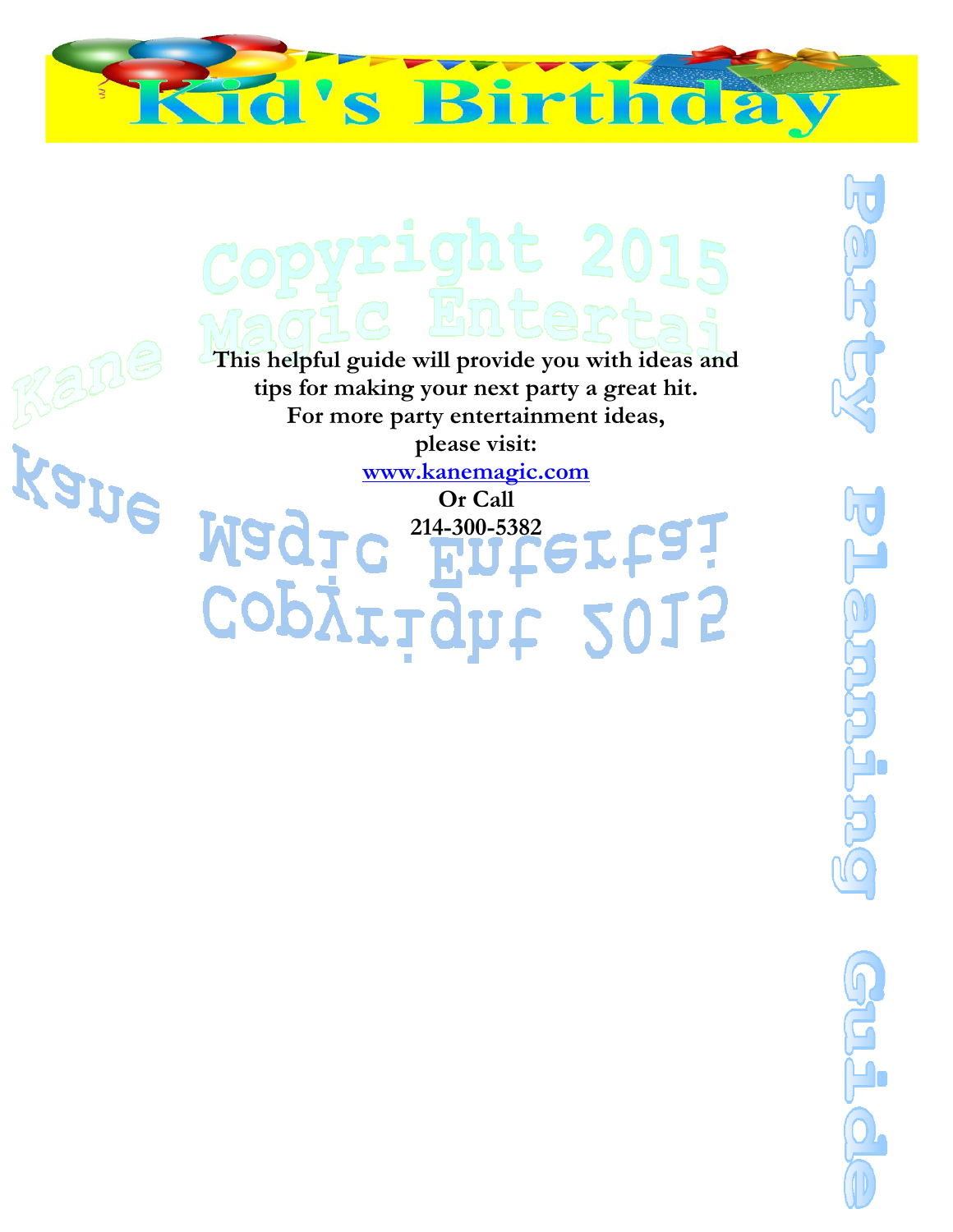

- 13 Weeks Before
- $\Box$  Set the party date and time
- Decide on a budget

Select a theme for the party. Involve you kids and get their ideas. Be aware of what's popular with kids.

- If the party is not at your house, now is the time to book the location.
- $\Box$  Hire the entertainment (magician, bounce house, face painter, balloon twister, etc.)
- $\Box$  If you are hiring a professional photographer, book them now.
- Any printed materials, paper invitations, party specialties, order them now.

## 6 Weeks Before

Plan the menu and décor to match the theme

# 4 Weeks Before

- $\Box$  If you are ordering food (catering, 6 foot sandwich, cake, etc.) order it now
- If you are using a party rental company for chairs, tables, and other items, con-tact them now

## 3 Weeks Before

- □ Send out the invitations
- Take a quick inventory of what party decorations you have on hand, and make a shopping trip, order online, or borrow items you might be lacking.

Enter.

 $\Box$  For whatever games the kids will be playing, be sure to buy or borrow any sup-plies that will be necessary

- $\Box$  Get your goodie bag supplies ordered
- $\Box$  If you are printing your own party materials, be sure to order printer ink.

## 2 Weeks Before

□ Begin printing and assembling party printables. Don't forget to have the kids help out. They'll get excited to see their special day is coming soon.